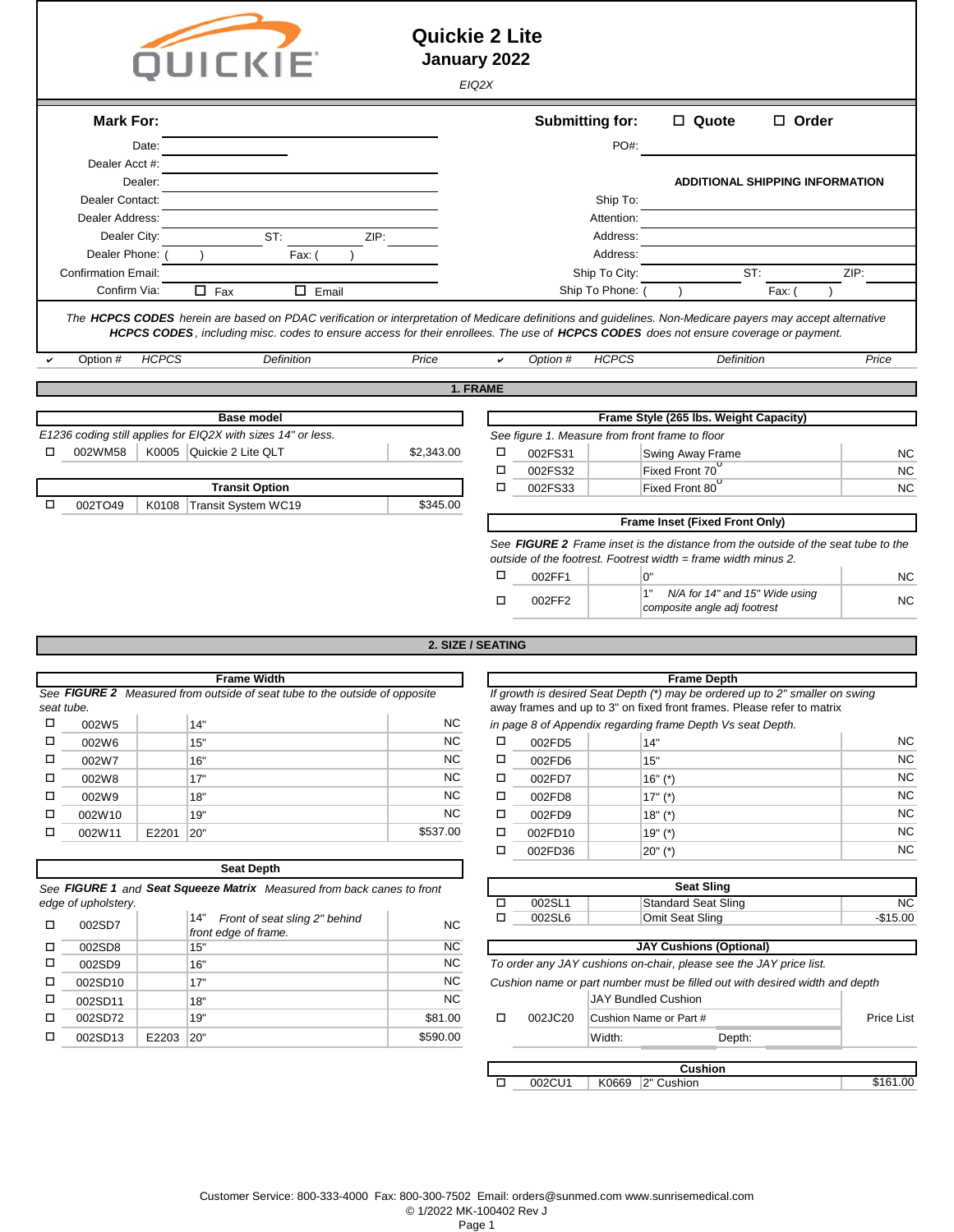

**3. CASTERS / SEAT HEIGHT**

|   |                                                                        |                                       |         | <b>Front Seat Height</b> |           |       |           |                       |             | <b>Caster Fork</b>      |       |                          |
|---|------------------------------------------------------------------------|---------------------------------------|---------|--------------------------|-----------|-------|-----------|-----------------------|-------------|-------------------------|-------|--------------------------|
|   | 20" Max height for Fixed front. 20.5"-21" Only available in Swing Away |                                       |         |                          |           |       |           |                       | □           | 002CF65                 |       | <b>Multiple Position</b> |
| □ | 002SH18<br>18.0"<br>14.5"<br>NC.<br>NC.<br>002SH42<br>□                |                                       |         |                          |           |       |           |                       | □           | 002CF69                 |       | Multiple Position \$     |
| □ | 002SH12                                                                | 15.0"                                 | NC.     | □                        | 002SH20   | 18.5" | ΝC        |                       | □           | 002CF53                 | E1015 | <b>Frog Legs Susper</b>  |
| □ | 15.5"<br>NC.<br>□<br>002SH13                                           |                                       | 002SH21 | 19.0"                    | ΝC        | □     |           | 002CF54               | E1015       | <b>Frog Legs Susper</b> |       |                          |
| п | 002SH14                                                                | 16.0"                                 | NC.     | □                        | 002SH23   | 19.5" | ΝC        |                       | □           | 002CF55                 | E1015 | <b>Frog Legs Susper</b>  |
| п | 002SH15                                                                | 16.5"                                 | NC.     | □                        | 002SH24   | 20.0" | <b>NC</b> |                       |             |                         |       |                          |
| п | 002SH16<br>17.0"<br>NC.<br>002SH26<br>П                                |                                       |         | 20.5"                    | <b>NC</b> |       |           |                       |             |                         |       |                          |
| □ | 002SH17                                                                | 17.5"<br>NC.<br>002SH27<br>21.0"<br>□ |         |                          | NC.       |       |           | <b>Multi Position</b> | Single side |                         |       |                          |

| <b>Caster Wheels</b> |         |                            |                                         |           |  |  |  |  |  |  |
|----------------------|---------|----------------------------|-----------------------------------------|-----------|--|--|--|--|--|--|
| п                    | 002CW1  |                            | 3" Micro                                | <b>NC</b> |  |  |  |  |  |  |
| П                    | 002CW3  |                            | 4" Low Profile Polyurethane             | NC.       |  |  |  |  |  |  |
| п                    | 002CW31 |                            | 4" Micro Lighted                        | \$75.00   |  |  |  |  |  |  |
| п                    | 002CW72 |                            | 4" x 1" Aluminum Polyurethane           | \$118.00  |  |  |  |  |  |  |
| □                    | 002CW44 | E2219                      | 4" x 1.25" Semi Pneumatic               | \$59.00   |  |  |  |  |  |  |
| □                    | 002CW64 |                            | 4" x 1.5" Aluminum Soft Roll            | \$199.00  |  |  |  |  |  |  |
| п                    | 002CW5  |                            | 5" Low Profile Polyurethane             | NC.       |  |  |  |  |  |  |
| п                    | 002CW51 |                            | 5" Micro Lighted                        | \$92.00   |  |  |  |  |  |  |
| п                    | 002CW6  | E2219                      | 5" Soft Roll (Grey)<br>N/A w/ Frog Legs | \$97.00   |  |  |  |  |  |  |
| п                    | 002CW65 |                            | 5" x 1" Aluminum Polyurethane           | \$118.00  |  |  |  |  |  |  |
| п                    | 002CW7  | E2219                      | 5" x 1.5" Semi-Pneumatic                | \$92.00   |  |  |  |  |  |  |
| п                    | 002CW66 |                            | 5" x 1.5" Aluminum Soft Roll            | \$209.00  |  |  |  |  |  |  |
| п                    | 002CW34 |                            | 6" Polyurethane                         | NC.       |  |  |  |  |  |  |
| п                    | 002CW33 | F <sub>2214</sub><br>E2215 | 6" Pneumatic                            | \$81.00   |  |  |  |  |  |  |
| П                    | 002CW35 | E2219                      | 6" x 1.5" Semi Pneumatic                | \$92.00   |  |  |  |  |  |  |
| П                    | 002CW68 |                            | 6" x 1.5" Aluminum Soft Roll            | \$220.00  |  |  |  |  |  |  |

| <b>Caster Housing</b> |  |                                                                           |     |  |  |  |  |  |  |  |
|-----------------------|--|---------------------------------------------------------------------------|-----|--|--|--|--|--|--|--|
| 002CP15               |  | Integral Caster Housing                                                   | NC. |  |  |  |  |  |  |  |
| 002CP12               |  | Hemi Integral Cstr Housing Subtract 2"<br>from Standard Front STFH Matrix | NC. |  |  |  |  |  |  |  |

|                                                                |                                                                  |           | <b>Front Seat Height</b> |         |         |           |                                     | <b>Caster Fork</b> |         |       |                                    |          |  |
|----------------------------------------------------------------|------------------------------------------------------------------|-----------|--------------------------|---------|---------|-----------|-------------------------------------|--------------------|---------|-------|------------------------------------|----------|--|
|                                                                | x height for Fixed front. 20.5"-21" Only available in Swing Away |           |                          |         |         |           |                                     |                    | 002CF65 |       | Multiple Position                  | NC.      |  |
| 002SH42                                                        | 18.0"<br>14.5"<br>002SH18<br>NC<br><b>NC</b>                     |           |                          |         | 002CF69 |           | Multiple Position Single Sided Fork | \$182.00           |         |       |                                    |          |  |
| 002SH12                                                        | 15.0"                                                            | <b>NC</b> |                          | 002SH20 | 18.5"   | <b>NC</b> |                                     |                    | 002CF53 | E1015 | Frog Legs Suspension (0-100 lbs)   | \$467.00 |  |
| 002SH13                                                        | 15.5"                                                            | <b>NC</b> |                          | 002SH21 | 19.0"   | <b>NC</b> |                                     |                    | 002CF54 | E1015 | Frog Legs Suspension (101-190 lbs) | \$467.00 |  |
| 002SH14<br>19.5"<br>16.0"<br>002SH23<br><b>NC</b><br><b>NC</b> |                                                                  |           |                          |         |         |           |                                     |                    | 002CF55 | E1015 | Frog Legs Suspension (191-265 lbs) | \$467.00 |  |
|                                                                |                                                                  |           |                          |         |         |           |                                     |                    |         |       |                                    |          |  |



## **Front Seat Height Matrix**

|                         | Integral Caster Housing (subtract 2" from FSH for Hemi Housing) |              |                |                      |       |                |                             |                |                  |                     |                |
|-------------------------|-----------------------------------------------------------------|--------------|----------------|----------------------|-------|----------------|-----------------------------|----------------|------------------|---------------------|----------------|
|                         | *FSH-                                                           | *FSH-        |                |                      |       |                | Fork Hole (1 = Bottom Hole) |                |                  |                     |                |
| Caster                  | <b>SA Front</b>                                                 | <b>Fixed</b> |                | <b>Multi Pos Low</b> |       |                | <b>Multi Pos Std</b>        |                |                  | <b>Frog Legs</b>    |                |
| <b>Size</b><br>3"<br>4" | <b>Frame</b>                                                    | <b>Front</b> |                | <b>Spacer Size:</b>  |       |                | <b>Spacer Size:</b>         |                |                  | <b>Spacer Size:</b> |                |
|                         |                                                                 | <b>Frame</b> | $0^{\circ}$    | 0.5"                 | $1 -$ | $0^{\circ}$    | 0.5"                        | $1 -$          | $\boldsymbol{o}$ | 0.5"                | $1 -$          |
|                         | 16.5                                                            | 15.5         | $\overline{2}$ |                      |       |                |                             |                |                  |                     |                |
|                         | 17.0                                                            | 16.0         | 1              | $\overline{2}$       |       |                |                             |                |                  |                     |                |
|                         | 17.5                                                            | 16.5         |                | 1                    | 2     | 2              |                             |                |                  |                     |                |
|                         | 18.0                                                            | 17.0         |                |                      | 1     | 1              | 2                           |                | 2                |                     |                |
|                         | 18.5                                                            | 17.5         |                |                      |       |                | 1                           | 2              | 1                | 2                   |                |
|                         | 19.0                                                            | 18.0         |                |                      |       |                |                             | 1              |                  | 1                   | 2              |
|                         | 19.5                                                            | 18.5         |                |                      |       |                |                             |                |                  |                     | 1              |
|                         | 17.0                                                            | 16.0         | 2              |                      |       |                |                             |                |                  |                     |                |
|                         | 17.5                                                            | 16.5         | 1              | 2                    |       | 3              |                             |                |                  |                     |                |
|                         | 18.0                                                            | 17.0         |                | 1                    | 2     | 2              | 3                           |                | 3                |                     |                |
|                         | 18.5                                                            | 17.5         |                |                      | 1     | 1              | $\overline{2}$              | 3              | $\overline{2}$   | 3                   |                |
|                         | 19.0                                                            | 18.0         |                |                      |       |                | 1                           | $\overline{2}$ | 1                | 2                   | 3              |
|                         | 19.5                                                            | 18.5         |                |                      |       |                |                             | 1              |                  | 1                   | $\overline{2}$ |
|                         | 20.0                                                            | 19.0         |                |                      |       |                |                             |                |                  |                     | 1              |
|                         | 18.0                                                            | 17.0         |                |                      |       | 3              |                             |                |                  |                     |                |
|                         | 18.5                                                            | 17.5         |                |                      |       | $\overline{2}$ | 3                           |                |                  |                     |                |
| 5"                      | 19.0                                                            | 18.0         |                |                      |       | 1              | 2                           | 3              | 2                |                     |                |
|                         | 19.5                                                            | 18.5         |                |                      |       |                | 1                           | $\overline{2}$ | 1                | 2                   |                |
|                         | 20.0                                                            | 19.0         |                |                      |       |                |                             | 1              |                  | 1                   | 2              |
|                         | 20.5                                                            | 19.5         |                |                      |       |                |                             |                |                  |                     | $\overline{1}$ |
|                         | 19.0                                                            | 18.0         |                |                      |       | 2              |                             |                |                  |                     |                |
|                         | 19.5                                                            | 18.5         |                |                      |       | 1              | 2                           |                |                  |                     |                |
| 6"                      | 20.0                                                            | 19.0         |                |                      |       |                | 1                           | 2              | 1                |                     |                |
|                         | 20.5                                                            | 19.5         |                |                      |       |                |                             | 1              |                  | 1                   |                |
|                         | 21.0                                                            | 20.0         |                |                      |       |                |                             |                |                  |                     | 1              |

\*FSH values given are estimates. Actual seat to floor height may vary based on seat depth, squeeze & caster selection.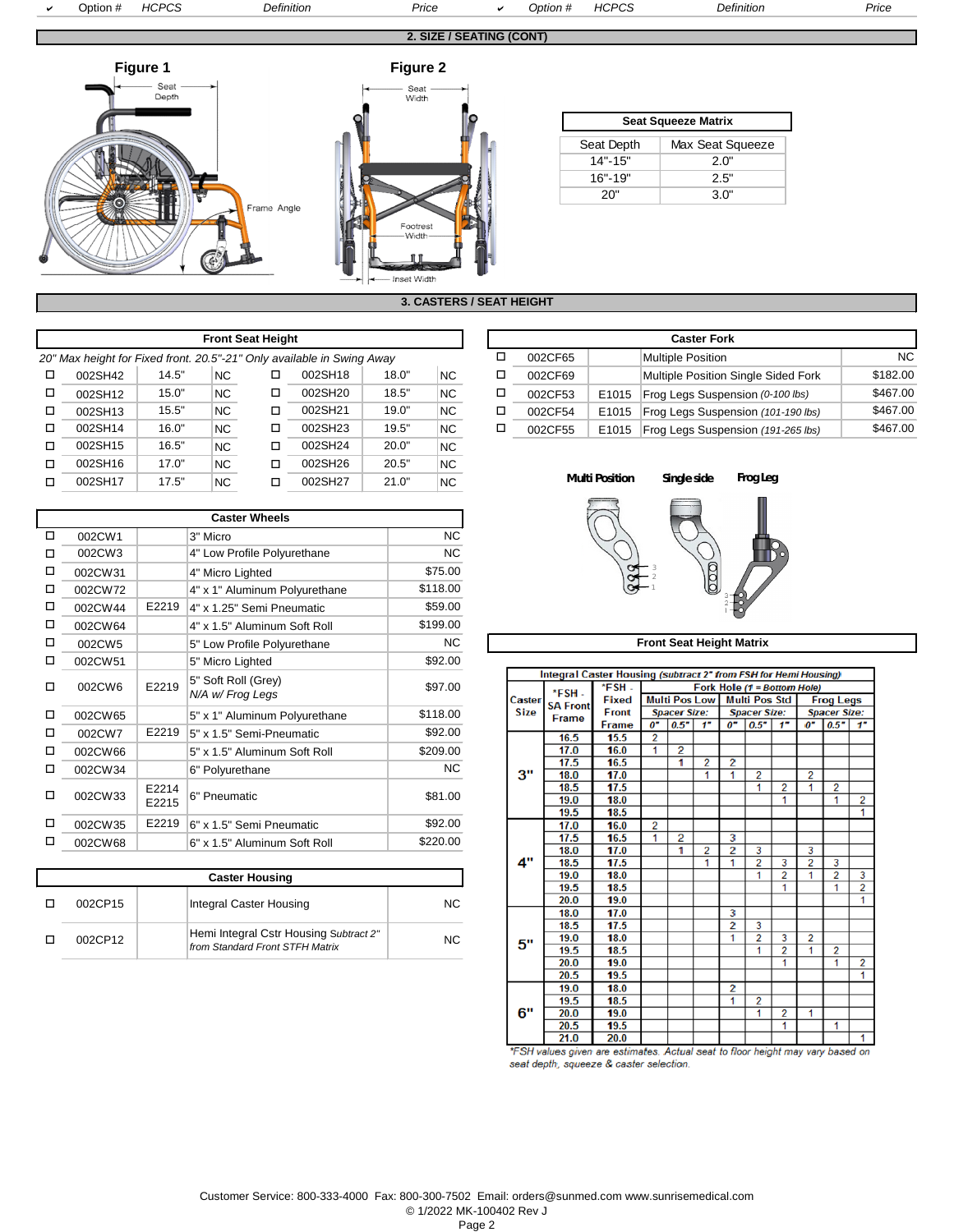Option # *HCPCS Definition Price* <sup>a</sup> *Option # HCPCS Definition Price*

a

|        |                            |       | <b>Rear Seat Height</b> |         |       |           |                          |                                                 | <b>Rear Wheel Type (Cont)</b>                                                                |  |  |  |
|--------|----------------------------|-------|-------------------------|---------|-------|-----------|--------------------------|-------------------------------------------------|----------------------------------------------------------------------------------------------|--|--|--|
|        | 13" & 13.5" N/A w/ transit |       |                         |         |       |           |                          |                                                 | * Omit Rear wheel will default chair configuration set up to a 24" wheel                     |  |  |  |
| п      | 002RH11                    | 13.0" | <b>NC</b>               | 002RH18 | 16.5" | <b>NC</b> | □                        | 002RW25                                         | Omit Rear Wheel and Axle *                                                                   |  |  |  |
| $\Box$ | 002RH12                    | 13.5" | <b>NC</b>               | 002RH19 | 17.0" | <b>NC</b> | □                        | 002RW49<br>Omit Rear Wheel (Use w/24" Xtender)  |                                                                                              |  |  |  |
| $\Box$ | 002RH13                    | 14.0" | <b>NC</b>               | 002RH26 | 17.5" | <b>NC</b> | □                        | 002RW111<br>Omit Rear Wheel (Use w/22" Xtender) |                                                                                              |  |  |  |
| n.     | 002RH14                    | 14.5" | <b>NC</b>               | 002RH20 | 18.0" | <b>NC</b> |                          |                                                 |                                                                                              |  |  |  |
| $\Box$ | 002RH15                    | 15.0" | <b>NC</b>               | 002RH27 | 18.5" | <b>NC</b> | NEW!                     |                                                 | <b>Rear Wheel Tire</b>                                                                       |  |  |  |
| $\Box$ | 002RH16                    | 15.5" | NC.                     | 002RH21 | 19.0" | <b>NC</b> |                          |                                                 | Primo Orion Poly & Infinergy <sup>®</sup> E-TPU airless insert only available in 24" wheels. |  |  |  |
|        | 002RH17                    | 16.0" | <b>NC</b>               | 002RH37 | 19.5" | <b>NC</b> | $\overline{\phantom{0}}$ | $\cdots$                                        | $\overline{\phantom{0}}$                                                                     |  |  |  |

|        |         |                | Axle                                               |            | $\Box$ | 002RT2                           | E2211            | <b>Pneumatic Airles</b>                            |  |
|--------|---------|----------------|----------------------------------------------------|------------|--------|----------------------------------|------------------|----------------------------------------------------|--|
| $\Box$ | 002AX1  |                | <b>Quick Release Steel</b>                         | <b>NC</b>  |        |                                  | E2213            | N/A with Xtender.                                  |  |
| □      | 002AX11 |                | <b>Quad Quick Release</b><br>Mountain Wheel only   | \$135.00   | П      | 002RT24                          | E2211<br>E2213   | <b>Pneumatic Airles</b><br>Lightweight - E-7       |  |
|        |         |                | Xtender Power Assist (265 weight capacity)         |            | $\Box$ | 002RT3                           |                  | Full Poly                                          |  |
| □      | 002XT6  | E0986          | 22" Xtender Power Assist JWX-2                     | \$8,637.00 | $\Box$ | 002RT38                          | E2218            | <b>SHOX Performa</b>                               |  |
|        |         |                | <b>NICKEL</b>                                      |            | □      | 002RT25                          | E2218            | Primo Orion Pol                                    |  |
| □      | 002XT7  | E0986          | 22" Xtender Power Assist JWX-2<br><b>LITHIUM</b>   | \$9,496.00 | $\Box$ | 002RT39                          | E2211<br>E2212   | High-Pressure C                                    |  |
| □      | 002XT4  | E0986          | 24" Xtender Power Assist JWX-2<br><b>NICKEL</b>    | \$8,637.00 | П      | 002RT27                          | E2211<br>E2212   | Knobby V-TRAK                                      |  |
| □      | 002XT5  | E0986          | 24" Xtender Power Assist JWX-2<br><b>LITHIUM</b>   | \$9,496.00 | $\Box$ | 002RT21                          | E2211<br>E2212   | <b>Schwalbe Marat</b>                              |  |
|        |         |                | Please select one of the following handrim options |            | $\Box$ | 002RT12                          | E2211            | <b>Mountain Tire</b>                               |  |
| п      | 002XH5  |                | <b>Plastic Coated</b>                              | <b>NC</b>  |        |                                  | E2212            | 24" Mountain Rea.                                  |  |
| □      | 002XH6  |                | <b>Stainless Steel</b>                             | <b>NC</b>  |        |                                  |                  |                                                    |  |
|        |         |                | Xtender - Other Options                            |            |        |                                  |                  | Handrim                                            |  |
| $\Box$ | 002XA10 |                | Spare NiMH Power Pack - NICKEL                     | \$1,498.00 |        |                                  |                  | Natural Fits available in 22", 24", and 25". Ultra |  |
| □      | 002XA11 |                | Spare Li-ion Power Pack - LITHIUM                  | \$1,927.00 |        |                                  |                  | w/ alum ano handrim. Natural Fit w/ 5 spoke M      |  |
|        |         |                | <b>Xtender Wheel Options</b>                       |            |        | handrims available on all wheels |                  |                                                    |  |
| $\Box$ | 002XA8  |                | SPARE 22" Lite Spoke Pneu Alum                     | <b>NC</b>  | $\Box$ | 002HR1                           |                  | Aluminum Anod                                      |  |
|        |         |                |                                                    |            | □      | 002HR4                           |                  | Plastic Coated -                                   |  |
| □      | 002XA9  | E2211          | SPARE 22" Lite Spoke Pneu Plastic                  | \$215.00   | □      | 002HR22                          |                  | Natural Fit - Star                                 |  |
|        |         | E2213          |                                                    |            | $\Box$ | 002HR25                          |                  | Natural Fit - No                                   |  |
| □      | 002XA2  |                | SPARE 24" Lite Spoke Pneu Alum                     | NC.        | □      | 002HR23                          |                  | Natural Fit - Sup                                  |  |
|        |         |                |                                                    |            | □      | 002HR30                          | Natural Fit LT-S |                                                    |  |
| □      | 002XA4  | E2211<br>E2213 | SPARE 24" Lite Spoke Pneu Plastic                  | \$215.00   | □<br>□ | 002HR31<br>002HR32               |                  | Natural Fit LT-S<br>Natural Fit LT - I             |  |
|        |         |                |                                                    |            |        |                                  |                  |                                                    |  |

**Rear Wheel Type** 

See availability matrix. Not applicable w/ Xtender Power Assist Option. *Ultra Lightweight Wheels only available w/ Alum Anodized Handrim* 

| п | 002RW103 | 20" Mag Wheel 5 Spoke             | NC.        | □              | 002HR24                                                                           |     |                     |     | Spin             |
|---|----------|-----------------------------------|------------|----------------|-----------------------------------------------------------------------------------|-----|---------------------|-----|------------------|
| □ | 002RW104 | 22" Mag Wheel 5 Spoke             | NC.        |                |                                                                                   |     |                     |     | 25" S            |
| □ | 002RW102 | 24" Mag Wheel 5 Spoke             | NC.        | □              | 002HR7                                                                            |     |                     |     | Omit             |
| □ | 002RW90  | 20" Lite Spoke Wheel              | \$215.00   |                |                                                                                   |     |                     |     | availa           |
| □ | 002RW91  | 22" Lite Spoke Wheel              | \$215.00   | □              | 002HR8                                                                            |     |                     |     | 8 Ob             |
| □ | 002RW92  | 24" Lite Spoke Wheel              | NC.        |                |                                                                                   |     |                     |     | availa<br>rims.  |
| □ | 002RW93  | 25" Lite Spoke Wheel              | NC.        |                |                                                                                   |     |                     |     |                  |
| □ | 002RW94  | 26" Lite Spoke Wheel              | \$215.00   |                |                                                                                   |     |                     |     | <b>Rear Seat</b> |
| □ | 002RW77  | 22" Ultra Lightweight Spoke Wheel | \$268.00   |                | Note: These values are representative o                                           |     |                     |     |                  |
| □ | 002RW78  | 24" Ultra Lightweight Spoke Wheel | \$268.00   |                | standard axle plate. Due to variances c<br>up or down by as much as 1/2". Call cu |     |                     |     |                  |
| □ | 002RW28  | 22" Spinergy SPOX Black           | \$907.00   | information.   |                                                                                   |     |                     |     |                  |
| □ | 002RW95  | 24" Spinergy SPOX Black           | \$907.00   |                | Wheel/Tire                                                                        |     | 13.0 13.5 14.0 14.5 |     |                  |
| □ | 002RW96  | 25" Spinergy SPOX Black           | \$907.00   | <b>20" All</b> |                                                                                   | X   | X                   | X   | X                |
| □ | 002RW97  | 26" Spinergy SPOX Black           | \$907.00   | 22" Poly       |                                                                                   | N/A | N/A                 | X   | X                |
| □ | 002RW32  | 22" Spinergy LX Black             | \$1,138.00 | 22" Pneu       |                                                                                   | N/A | N/A                 | N/A | $\times$         |
| □ | 002RW98  | 24" Spinergy LX Black             | \$1,138.00 | 24" Pneu       |                                                                                   | N/A | N/A                 |     | $N/A$ $N/A$      |
| □ | 002RW99  | 25" Spinergy LX Black             | \$1,138.00 |                | 24" All but Pneu                                                                  | N/A | N/A                 |     | $N/A$ $N/A$      |
| □ | 002RW40  | 26" Spinergy LX Black             | \$1,138.00 | 25" SHOX       |                                                                                   | N/A | N/A                 |     | $N/A$ $N/A$      |
| □ | 002RW50  | 24" Mountain                      | \$268.00   |                | 25" All but SHO.                                                                  | N/A | N/A                 | N/A | N/A              |
|   |          |                                   |            |                |                                                                                   |     |                     |     |                  |

|         |                     |           | <b>Rear Seat Height</b> |         |       |           |  | <b>Rear Wheel Type (Cont)</b> |                                                                           |  |                                     |             |  |  |
|---------|---------------------|-----------|-------------------------|---------|-------|-----------|--|-------------------------------|---------------------------------------------------------------------------|--|-------------------------------------|-------------|--|--|
|         | 3.5" N/A w/ transit |           |                         |         |       |           |  |                               | * Omit Rear wheel will default chair configuration set up to a 24" wheel. |  |                                     |             |  |  |
| 002RH11 | 13.0"               | ΝC        |                         | 002RH18 | 16.5" | <b>NC</b> |  |                               | 002RW25                                                                   |  | Omit Rear Wheel and Axle *          | $-$ \$55.00 |  |  |
| 002RH12 | 13.5"               | <b>NC</b> |                         | 002RH19 | 17.0" | <b>NC</b> |  |                               | 002RW49                                                                   |  | Omit Rear Wheel (Use w/24" Xtender) | NC.         |  |  |
| 002RH13 | 14.0"               | <b>NC</b> |                         | 002RH26 | 17.5" | <b>NC</b> |  |                               | 002RW111                                                                  |  | Omit Rear Wheel (Use w/22" Xtender) | NC.         |  |  |

| 15.0"                            | NC.                                              | □    | 002RH27                                    | 18.5" | <b>NC</b>  | <b>NEW!</b> |         |                | <b>Rear Wheel Tire</b>                                                                       |           |
|----------------------------------|--------------------------------------------------|------|--------------------------------------------|-------|------------|-------------|---------|----------------|----------------------------------------------------------------------------------------------|-----------|
| 15.5"                            | NC.                                              | □    | 002RH21                                    | 19.0" | NC.        |             |         |                | Primo Orion Poly & Infinergy <sup>®</sup> E-TPU airless insert only available in 24" wheels. |           |
| 16.0"                            | NC.                                              | ◻    | 002RH37                                    | 19.5" | <b>NC</b>  | □           | 002RT1  |                | Pneumatic                                                                                    | <b>NC</b> |
|                                  | <b>Quick Release Steel</b>                       | Axle |                                            |       | NC.        | $\Box$      | 002RT2  | E2211<br>E2213 | <b>Pneumatic Airless Insert</b><br>N/A with Xtender.                                         | \$92.00   |
|                                  | <b>Quad Quick Release</b><br>Mountain Wheel only |      |                                            |       | \$135.00   | □           | 002RT24 | E2211<br>E2213 | Pneumatic Airless Insert - Infinergy <sup>®</sup><br>Lightweight - E-TPU material            | \$105.00  |
|                                  |                                                  |      | Xtender Power Assist (265 weight capacity) |       |            | □           | 002RT3  |                | Full Poly                                                                                    | <b>NC</b> |
| E0986                            |                                                  |      | 22" Xtender Power Assist JWX-2             |       |            | □           | 002RT38 | E2218          | <b>SHOX Performance Poly</b>                                                                 | \$102.00  |
|                                  | <b>NICKEL</b>                                    |      |                                            |       | \$8,637.00 | □           | 002RT25 | E2218          | Primo Orion Poly                                                                             | \$116.00  |
| E0986                            | <b>LITHIUM</b>                                   |      | 22" Xtender Power Assist JWX-2             |       | \$9,496.00 | $\Box$      | 002RT39 | E2211<br>E2212 | High-Pressure Clincher Black                                                                 | \$102.00  |
| E0986                            | <b>NICKEL</b>                                    |      | 24" Xtender Power Assist JWX-2             |       | \$8,637.00 | □           | 002RT27 | E2211<br>E2212 | Knobby V-TRAK                                                                                | \$102.00  |
| E0986                            | <b>LITHIUM</b>                                   |      | 24" Xtender Power Assist JWX-2             |       | \$9,496.00 | □           | 002RT21 | E2211<br>E2212 | Schwalbe Marathon Plus Evolution                                                             | \$151.00  |
| of the following handrim options | <b>Plastic Coated</b>                            |      |                                            |       | <b>NC</b>  | □           | 002RT12 | E2211<br>E2212 | <b>Mountain Tire</b><br>Only available on<br>24" Mountain Rear Wheel                         | \$102.00  |
|                                  |                                                  |      |                                            |       |            |             |         |                |                                                                                              |           |

Natural Fits available in 22", 24", and 25". Ultra lightweight wheels ONLY available *w/ alum ano handrim. Natural Fit w/ 5 spoke MAG only available in 24". Not all handrims available on all wheels*

| п | 002HR1  | Aluminum Anodized                                                                     | <b>NC</b> |
|---|---------|---------------------------------------------------------------------------------------|-----------|
| п | 002HR4  | Plastic Coated -N/A on every rim                                                      | \$118.00  |
| п | 002HR22 | Natural Fit - Standard Grip                                                           | \$478.00  |
| п | 002HR25 | Natural Fit - No Thumb Grip                                                           | \$414.00  |
| п | 002HR23 | Natural Fit - Super Grip                                                              | \$532.00  |
| п | 002HR30 | Natural Fit LT- Standard Grip                                                         | \$478.00  |
| П | 002HR31 | Natural Fit LT- Super Grip                                                            | \$532.00  |
| п | 002HR32 | Natural Fit LT - No Thumb Grip                                                        | \$414.00  |
| п | 002HR26 | The Surge - Oval w/Gription Strip                                                     | \$429.00  |
| п | 002HR27 | The Surge LT - Oval w/Gription Strip                                                  | \$462.00  |
| п | 002HR28 | Q-Grip Neoprene Coated                                                                | \$376.00  |
| п | 002HR24 | Spinergy Flex Rim Available on 24" &<br>25" Spinergy LX wheel                         | \$751.00  |
| п | 002HR7  | Omit Handrim<br>Option may not be<br>available on all wheels                          | <b>NC</b> |
| H | 002HR8  | N/A w/ Xtender, Only<br>8 Oblique<br>available with 24" or 26" or Lite Spoke<br>rims. | \$349.00  |
|   |         |                                                                                       |           |

### 002RW77 22" Ultra Lightweight Spoke Wheel \$268.00 *Note: These values are representative of a 16" seat depth with 1" of seat squeeze and standard axle plate. Due to variances caused by seat angle, rear seat height ranges may shift up or down by as much as 1/2". Call customer service or online configurator for more information.* **Rear Seat to Floor Height Matrix**

| □ | 002RW95 | 24" Spinergy SPOX Black | \$907.00   | Wheel/Tire                           |    | 13.0 13.5 14.0 14.5 15.0 15.5 16.0 16.5 17.0 17.5 18.0 18.5 19.0 19.5 |  |   |   |   |   |          |              |  |                             |     |
|---|---------|-------------------------|------------|--------------------------------------|----|-----------------------------------------------------------------------|--|---|---|---|---|----------|--------------|--|-----------------------------|-----|
| □ | 002RW96 | 25" Spinergy SPOX Black | \$907.00   | 20" All                              | X. | X                                                                     |  |   |   | X |   |          |              |  | N/A N/A N/A N/A N/A N/A N/A |     |
| □ | 002RW97 | 26" Spinergy SPOX Black | \$907.00   | 22" Poly                             |    | $N/A$ $N/A$                                                           |  |   | X | X |   | X        |              |  | N/A N/A N/A N/A             |     |
| □ | 002RW32 | 22" Spinergy LX Black   | \$1,138.00 | 22" Pneu                             |    | $N/A$ $N/A$ $N/A$                                                     |  |   |   | X | X | $\times$ |              |  | N/A N/A N/A                 |     |
| □ | 002RW98 | 24" Spinergy LX Black   | \$1,138.00 | 24" Pneu                             |    | N/A N/A N/A N/A                                                       |  |   | ⋏ | X |   | $\times$ |              |  | $N/A$ $N/A$                 |     |
| П | 002RW99 | 25" Spinergy LX Black   | \$1,138.00 | 24" All but Pneu N/A N/A N/A N/A     |    |                                                                       |  |   |   | X | X | $\times$ |              |  | $N/A$ $N/A$                 |     |
| П | 002RW40 | 26" Spinergy LX Black   | \$1,138.00 | 25" SHOX                             |    | N/A N/A N/A N/A                                                       |  | X | X | X | X | $\times$ | $\checkmark$ |  | $N/A$ $N/A$                 |     |
| □ | 002RW50 | 24" Mountain            | \$268.00   | 25" All but SHOI N/A N/A N/A N/A N/A |    |                                                                       |  |   | X | X | X | $\times$ |              |  |                             | N/A |
|   |         |                         |            | 26" All                              |    | N/A N/A N/A N/A N/A N/A N/A                                           |  |   |   | X | X | $\times$ |              |  |                             |     |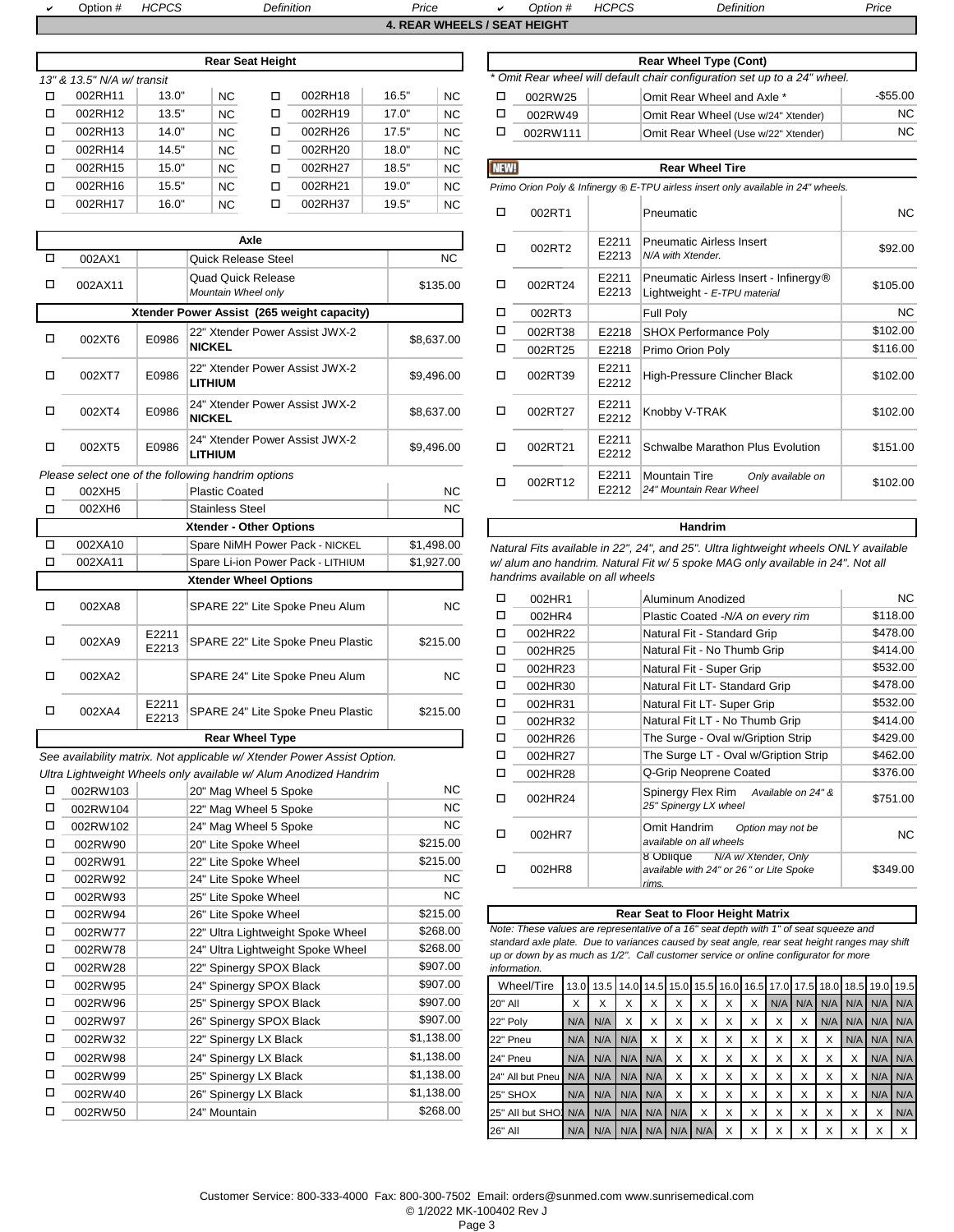| Jption # | ICDDC<br>ں۔<br>- 72 | Definition | Price                           | <b>Dption</b> | IIONOR<br>ישר<br>w | Definition | ∍rıce |
|----------|---------------------|------------|---------------------------------|---------------|--------------------|------------|-------|
|          |                     |            | <b>BEAB WURELO LOFAT UFIOUT</b> |               |                    |            |       |

**4. REAR WHEELS / SEAT HEIGHT (cont)**

|                       |                      |          | Lite                                                                 | Ultra |          |   |         | Camber                          |
|-----------------------|----------------------|----------|----------------------------------------------------------------------|-------|----------|---|---------|---------------------------------|
| Tire                  | Wheel 5 Spoke<br>Mag | Mag      | Spoke                                                                | Lt wt | Spinergy | ◻ | 002C11  | $0^{\circ}$                     |
| Pneumatic             | 20,22,24             | 20,22,24 | 20,22,24,26                                                          |       | 24,26    | □ | 00217CI | $2^{\circ}$<br>(default)        |
| Pneumatic             |                      |          |                                                                      |       |          | □ | 002Cl3  | $4^{\circ}$                     |
| w/Airless Insert      | 20,22,24             | 20,22,24 | 20,22,24,26                                                          |       | 24,26    |   |         |                                 |
| Full Poly Tire        | 20,22,24             | 20,22,24 | 20,22,24                                                             |       |          |   |         | <b>Center of Gravity Preset</b> |
| <b>High Pressure</b>  |                      |          |                                                                      |       |          | □ | 002CC2  | $1.0"$ (default)                |
| <b>Clincher black</b> |                      |          | 22,24,26                                                             | 22,24 | 22,24,26 | □ | 002CC3  | 1.5"                            |
| Knobby V-TRAK         |                      |          | 24                                                                   |       | 24       | □ | 002CC4  | 2.0"                            |
| Schwalbe Marathon     |                      |          | 24,25,26                                                             | 22,24 | 24,25,26 | □ | 002CC5  | 2.5"                            |
| SHOX Perform. Poly    | 20,22,24             |          | 24,25                                                                |       | 24,25    | □ | 002CC6  | 3.0"                            |
|                       |                      |          | $20" = 451$ mm $22" = 501$ mm $24" = 540$ mm $25" = 559$ $26" = 590$ |       |          | □ | 002CC7  | 3.5"                            |

|   | Camber  |                          |     |  |  |  |  |  |  |  |
|---|---------|--------------------------|-----|--|--|--|--|--|--|--|
| □ | 002CI1  | 0°                       | ΝC  |  |  |  |  |  |  |  |
| □ | 00217CI | $2^{\circ}$<br>(default) | NC. |  |  |  |  |  |  |  |
| □ | 002Cl3  | $4^\circ$                | ΝC  |  |  |  |  |  |  |  |

| Tire                                                                 |          | 20,22,24 20,22,24 | 20,22,24 |       |          |  | <b>Center of Gravity Preset</b> |        |  |                   |           |  |
|----------------------------------------------------------------------|----------|-------------------|----------|-------|----------|--|---------------------------------|--------|--|-------------------|-----------|--|
| ssure                                                                |          |                   |          |       |          |  |                                 | 002CC2 |  | 1.0"<br>(default) | <b>NC</b> |  |
| black                                                                |          |                   | 22.24.26 | 22.24 | 22,24,26 |  |                                 | 002CC3 |  | 1.5"              | <b>NC</b> |  |
| /-TRAK                                                               |          |                   | 24       |       | 24       |  |                                 | 002CC4 |  | 2.0"              | <b>NC</b> |  |
| e Marathon                                                           |          |                   | 24,25,26 | 22.24 | 24,25,26 |  |                                 | 002CC5 |  | 2.5"              | <b>NC</b> |  |
| erform. Poly                                                         | 20,22,24 |                   | 24.25    |       | 24,25    |  |                                 | 002CC6 |  | 3.0"              | <b>NC</b> |  |
| $20"$ = 451 mm $22"$ = 501 mm $24"$ = 540 mm $25"$ = 559 $26"$ = 590 |          |                   |          |       |          |  |                                 | 002CC7 |  | 3.5"              | <b>NC</b> |  |
|                                                                      |          |                   |          |       |          |  |                                 |        |  |                   |           |  |

## **5. WHEEL LOCKS**

**Wheel Lock** *No Gos may exist depending on wheel size and position. Ergo & compact N/A w/ 13"-14" frame depth* 

| □ | 002WL46 | High Mount Push             | NC.       | <b>Extension Handle</b>                              |
|---|---------|-----------------------------|-----------|------------------------------------------------------|
|   | 002WL50 | <b>High Mount Pull</b>      | <b>NC</b> | N/A w/ ergo scissor or compact wheel locks           |
|   | 002WL75 | Ergo Scissor                | \$118.00  | Extension Handle (Pa<br>E0961<br>002EH7              |
|   | 002WL64 | Compact                     | \$151.00  |                                                      |
|   | 002WL24 | Unilateral Wheel Lock Right | \$322.00  | <b>Grade Aid</b>                                     |
|   | 002WL23 | Unilateral Wheel Lock Left  | \$322.00  | Only available w/ high mount push or pull to lock wl |
|   | 002WL10 | Omit                        | <b>NC</b> | pneumatic w/ airless tire options                    |
|   |         |                             |           |                                                      |

|             | <b>Wheel Lock</b>                                                     |           | <b>Wheel Lock Option</b>                               |         |  |                                                                               |          |  |  |
|-------------|-----------------------------------------------------------------------|-----------|--------------------------------------------------------|---------|--|-------------------------------------------------------------------------------|----------|--|--|
| frame depth | may exist depending on wheel size and position. Ergo & compact N/A w/ |           | □                                                      | 002WL12 |  | Do Not Mount                                                                  | NC.      |  |  |
| 002WL46     | High Mount Push                                                       | <b>NC</b> |                                                        |         |  | <b>Extension Handle</b>                                                       |          |  |  |
| 002WL50     | High Mount Pull                                                       | NC.       |                                                        |         |  | N/A w/ ergo scissor or compact wheel locks                                    |          |  |  |
| 002WL75     | Ergo Scissor                                                          | \$118.00  | □<br><b>Extension Handle (Pair)</b><br>E0961<br>002EH7 |         |  |                                                                               |          |  |  |
| 002WL64     | Compact                                                               | \$151.00  |                                                        |         |  |                                                                               |          |  |  |
| 002WL24     | Unilateral Wheel Lock Right                                           | \$322.00  |                                                        |         |  | <b>Grade Aid</b>                                                              |          |  |  |
| 002WL23     | Unilateral Wheel Lock Left                                            | \$322.00  |                                                        |         |  | Only available w/ high mount push or pull to lock wheel locks on pneumatic or |          |  |  |
| 002WL10     | Omit                                                                  | NC.       | pneumatic w/ airless tire options                      |         |  |                                                                               |          |  |  |
|             |                                                                       |           | □                                                      | 002GA1  |  | E0974 Grade Aid                                                               | \$161.00 |  |  |

**6. HANGER & FOOTREST**

|         | <b>Swing - Away Hangers</b>                                  |                |                                                        |         | <b>Z-finity Hangers/Footrest System</b>                     |  |  |
|---------|--------------------------------------------------------------|----------------|--------------------------------------------------------|---------|-------------------------------------------------------------|--|--|
|         | Footplate mounts with Extension Tube using clamping hardware |                |                                                        |         | (Maximum weight capacity for Z-Finity footrests is 165 lbs) |  |  |
| 002H145 | 60° Swing In/Out Hanger                                      | N <sub>C</sub> | Some interference may exist in certain configurations. |         |                                                             |  |  |
| 002H139 | 70° Swing In/Out Hanger                                      | <b>NC</b>      |                                                        | 002H162 | Z-finity Hanger                                             |  |  |
| 002H141 | 80° Swing In/Out Hanger                                      | N <sub>C</sub> |                                                        |         |                                                             |  |  |
| 002H32  | Omit Hanger and Footplate                                    | $-$15.00$      |                                                        |         | <b>Z-finity Footrest Mount</b>                              |  |  |
|         |                                                              |                |                                                        |         |                                                             |  |  |

| <b>Footrest Extension Tubes</b>           |  |        |           |  |  |  |  |  |  |
|-------------------------------------------|--|--------|-----------|--|--|--|--|--|--|
| See Extension matrix for leg length range |  |        |           |  |  |  |  |  |  |
| 002E1                                     |  | Short  | <b>NC</b> |  |  |  |  |  |  |
| 002E2                                     |  | Medium | <b>NC</b> |  |  |  |  |  |  |
| 002E5                                     |  | Long   | <b>NC</b> |  |  |  |  |  |  |

**Extension Matrix**

|               | Angle      |             |     |                        |        |      | <b>Footrest Type and Extension</b> |          |                      |      |
|---------------|------------|-------------|-----|------------------------|--------|------|------------------------------------|----------|----------------------|------|
| Type<br>Frame | Footnest   | Inset       |     | Composite/<br>Aluminum |        |      |                                    | Platform | Tubular/<br>Autofold |      |
|               |            |             |     | Short                  | Medium | Long | Short                              | Long     | Short                | Long |
|               |            | 0°          | Min | 13.5                   | 13.5   | 14.5 | 13.5                               | 15.5     | 12                   | 12.5 |
|               | 70°        |             | Max | 17.5                   | 19.5   | 20.5 | 16.5                               | 20.5     | 16.5                 | 18   |
| Front         |            | $1^{\circ}$ | Min | 13.5                   | 15     | 16   | 13.5                               | 17       | 12                   | 13.5 |
|               |            |             | Max | 17.5                   | 19.5   | 20.5 | 16.5                               | 20.5     | 16.5                 | 18   |
| Fixed         |            | 0°          | Min | 14.5                   | 14.5   | 15.5 | 14.5                               | 16.5     | 13                   | 13.5 |
|               | $80^\circ$ |             | Max | 17.5                   | 19.5   | 20.5 | 18                                 | 20.5     | 18                   | 19.5 |
|               |            | $1^{\circ}$ | Min | 14.5                   | 15     | 17   | 14.5                               | 18       | 13                   | 14.5 |
|               |            |             | Max | 17.5                   | 19.5   | 20.5 | 18                                 | 20.5     | 18                   | 19.5 |
|               | $60^\circ$ |             | Min | 12                     | 12     | 12.5 | 12                                 | 12.5     |                      |      |
|               |            |             | Max | 13.5                   | 15.5   | 17   | 13                                 | 17       |                      |      |
|               |            | 70°         | Min | 12                     | 12     | 14.5 | 12                                 | 14       |                      |      |
| Swing Away    |            |             | Max | 16.5                   | 18.5   | 20   | 14                                 | 18.5     |                      |      |
|               | $80^\circ$ |             | Min | 12                     | 12     | 14   | 12                                 | 13.5     |                      |      |
|               |            |             | Max | 15.5                   | 17.5   | 19   | 13                                 | 17.5     |                      |      |

| Swing - Away Hangers             |              |                                                             | <b>Z-finity Hangers/Footrest System</b>                |  |                                |          |  |  |
|----------------------------------|--------------|-------------------------------------------------------------|--------------------------------------------------------|--|--------------------------------|----------|--|--|
| ion Tube using clamping hardware |              | (Maximum weight capacity for Z-Finity footrests is 165 lbs) |                                                        |  |                                |          |  |  |
| 60° Swing In/Out Hanger          | <b>NC</b>    |                                                             | Some interference may exist in certain configurations. |  |                                |          |  |  |
| 70° Swing In/Out Hanger          | <b>NC</b>    |                                                             | 002H162                                                |  | Z-finity Hanger                | \$376.00 |  |  |
| 80° Swing In/Out Hanger          | <b>NC</b>    |                                                             |                                                        |  |                                |          |  |  |
| Omit Hannan and Fastalate        | $0.4E$ $0.0$ |                                                             |                                                        |  | <b>7 finity Cootroot Mount</b> |          |  |  |

| Umit Hanger and Footplate       | - JI I J.UU | <b>L'ILIIIV FOULEST MOULE</b> |                                     |           |  |  |  |
|---------------------------------|-------------|-------------------------------|-------------------------------------|-----------|--|--|--|
|                                 |             | 002DI22                       | Direct Hanger Mt/Fixed Frame - High | <b>NC</b> |  |  |  |
| <b>Footrest Extension Tubes</b> |             | 002DI23                       | Direct Hanger Mt/Fixed Frame - Low  | <b>NC</b> |  |  |  |
| length range                    |             | 002DI24                       | Extension Tube Mount                | <b>NC</b> |  |  |  |
| Short                           | <b>NC</b>   |                               |                                     |           |  |  |  |

| 002E2 | Medium | <b>NC</b> | Z-finity<br><b>Footrest Pivot Arm</b> |  |             |           |  |  |
|-------|--------|-----------|---------------------------------------|--|-------------|-----------|--|--|
| 002E5 | Long   | <b>NC</b> | 002DI20                               |  | Short 2"    | <b>NC</b> |  |  |
|       |        |           | 002DI21                               |  | ∟ong 3 1/4" | NC        |  |  |

| <b>Z-finity Footplate</b>                              |       |                                                              |           |  |  |  |  |  |  |
|--------------------------------------------------------|-------|--------------------------------------------------------------|-----------|--|--|--|--|--|--|
| Some interference may exist in certain configurations. |       |                                                              |           |  |  |  |  |  |  |
| 002F320                                                | K0040 | Multi Angle Adjustable (Pair)<br>(not avail. w/8"-9" widths) | \$199.00  |  |  |  |  |  |  |
| 002F321                                                | K0040 | Angle Adjustable Platform Footboard                          | \$230.00  |  |  |  |  |  |  |
| 002F6                                                  |       | Omit Footplate                                               | <b>NC</b> |  |  |  |  |  |  |

| Z-finity ExtensionTube Length (When Choosing Ext. Tube Mount) |  |           |           |  |  |  |  |  |  |
|---------------------------------------------------------------|--|-----------|-----------|--|--|--|--|--|--|
| 002E62                                                        |  | <b>NC</b> |           |  |  |  |  |  |  |
| 002E1                                                         |  | Short     | NC.       |  |  |  |  |  |  |
| 002E2                                                         |  | Medium    | <b>NC</b> |  |  |  |  |  |  |
| 002E5                                                         |  | Long      | <b>NC</b> |  |  |  |  |  |  |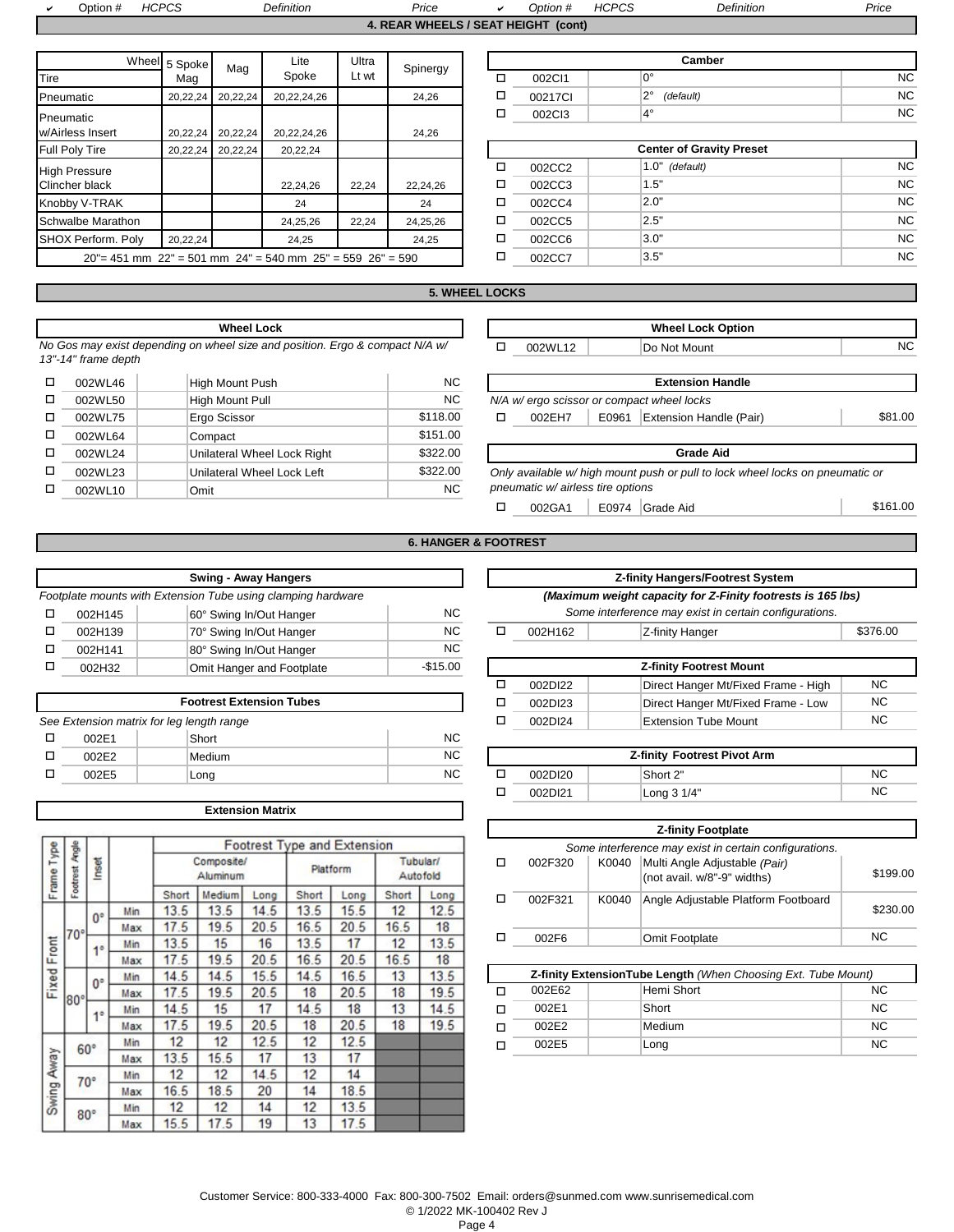|   | Option #         | <b>HCPCS</b> | <b>Definition</b>                                                  | Price                       |  | ے                                           | Option # | <b>HCPCS</b>                                      |                                 | Definition |         |       | Price     |  |
|---|------------------|--------------|--------------------------------------------------------------------|-----------------------------|--|---------------------------------------------|----------|---------------------------------------------------|---------------------------------|------------|---------|-------|-----------|--|
|   |                  |              |                                                                    | 6. HANGER & FOOTREST (cont) |  |                                             |          |                                                   |                                 |            |         |       |           |  |
|   |                  |              | <b>Footplates</b>                                                  |                             |  |                                             |          |                                                   | <b>Lower Leg Length Setting</b> |            |         |       |           |  |
|   |                  |              | Heel loop or leg strap not included, See Footplate Options Section |                             |  |                                             |          | Recommend 2" footrest clearance to ground surface |                                 |            |         |       |           |  |
| □ | 002F1            |              | Composite (14"-20"w)                                               | NC.                         |  | □                                           | 002LO07  | 12.0"                                             | NC.                             | $\Box$     | 002LO16 | 16.5" | <b>NC</b> |  |
| □ | 002F271          | K0040        | Composite Angle Adj-(16"-20"w)                                     | \$194.00                    |  | □                                           | 002LO08  | 12.5"                                             | <b>NC</b>                       | □          | 002LO17 | 17.0" | <b>NC</b> |  |
| □ | 002F3            | K0040        | Aluminum Angle Adj (14"-20"w)                                      | \$204.00                    |  | □                                           | 002LO09  | 13.0"                                             | <b>NC</b>                       | $\Box$     | 002LO18 | 17.5" | <b>NC</b> |  |
| □ | 002F48           | K0040        | Platform Flip Up                                                   | \$204.00                    |  | □                                           | 002LO10  | 13.5"                                             | <b>NC</b>                       | $\Box$     | 002LO19 | 18.0" | <b>NC</b> |  |
| п | 002F245          | K0040        | Tubular Flip Up                                                    | \$107.00                    |  | □                                           | 002LO11  | 14.0"                                             | <b>NC</b>                       | $\Box$     | 002LO20 | 18.5" | <b>NC</b> |  |
|   |                  |              | Fixed front frame only                                             |                             |  | □                                           | 002LO12  | 14.5"                                             | <b>NC</b>                       | $\Box$     | 002LO21 | 19.0" | <b>NC</b> |  |
| □ | 002F250          | K0040        | Auto Fold Angle Adj                                                | \$215.00                    |  | □                                           | 002LO13  | 15.0"                                             | <b>NC</b>                       | $\Box$     | 002LO22 | 19.5" | <b>NC</b> |  |
|   |                  |              | Fixed front frame only                                             |                             |  | п                                           | 002LO14  | 15.5"                                             | <b>NC</b>                       | $\Box$     | 002LO23 | 20.0" | <b>NC</b> |  |
|   |                  |              | <b>Footplate Options</b>                                           |                             |  | □                                           | 002LO15  | 16.0"                                             | <b>NC</b>                       | $\Box$     | 002LO24 | 20.5" | NC        |  |
| □ | 002HL1           | E0951        | Heel Loop                                                          | \$43.00                     |  |                                             |          |                                                   |                                 |            |         |       |           |  |
| □ | 002HL5           | K0038        | Leg Strap                                                          | \$43.00                     |  |                                             |          |                                                   |                                 |            |         |       |           |  |
|   |                  |              |                                                                    | 7. BACKREST / SEATING       |  |                                             |          |                                                   |                                 |            |         |       |           |  |
|   | <b>Back Type</b> |              |                                                                    |                             |  | <b>JAY Back (Optional)</b>                  |          |                                                   |                                 |            |         |       |           |  |
| □ | 002BT10          |              | Standard (9"-20")                                                  | <b>NC</b>                   |  | □<br>002JB01<br>J3 Back (See J3 Order Form) |          |                                                   |                                 | Price List |         |       |           |  |
| □ | 002BT84          |              | Angle Adjustable Back (3" & 4")                                    | \$199.00                    |  |                                             |          |                                                   |                                 |            |         |       |           |  |

|   |                                    | <b>Back Post Options</b>                                                |          |   | N/A with standard Upholstery |                           |
|---|------------------------------------|-------------------------------------------------------------------------|----------|---|------------------------------|---------------------------|
|   | <b>Standard Back type options:</b> |                                                                         |          | □ | 002VU2                       | Army Patch                |
| □ | 002PH6                             | Integral Push Handles                                                   | NC.      | □ | 002VU4                       | Air Force Patch           |
| □ | 002PH11                            | Integral Push Handles w/8°Medium &                                      | \$38.00  | □ | 002VU12                      | <b>Coast Guard Patch</b>  |
|   |                                    | Tall only, N/A w/ Angle Adj Back                                        |          | □ | 002VU1                       | Marines Patch             |
| □ | 002PH2                             | <b>Omit Push Handles</b>                                                | NC.      | □ | 002VU3                       | Navy Patch                |
| □ | 002PH12                            | Omit Push Handles w/8° Medium &                                         | NC.      | □ | 002VU5                       | <b>Purple Heart Patch</b> |
|   |                                    | Tall only, N/A w/ Angle Adj Back                                        |          | □ | 002VU9                       | Purple Heart with A       |
| □ | 002PH17                            | Folding Push Handle with Ht. Adj.                                       | \$242.00 | □ | 002VU11                      | Purple Heart with A       |
|   |                                    | N/A w/Angle Adj Back<br>Back                                            |          | □ | 002VU13                      | Purple Heart with C       |
|   | Angle Adj Back type options:       |                                                                         |          | □ | 002VU8                       | Purple Heart with N       |
| □ | 002PH5                             | <b>Fold-Down Push Handles</b><br>N/A w/ standard Upholstery and J3 Back | \$107.00 | □ | 002VU10                      | Purple Heart with N       |

|            |        |           |        |                        | 1.41                                                                                           |  |
|------------|--------|-----------|--------|------------------------|------------------------------------------------------------------------------------------------|--|
|            |        | 002AH1    |        | 3" Pivot Point Setting |                                                                                                |  |
| See Matrix |        |           | 002AH2 |                        | 4" Pivot Point Setting                                                                         |  |
| 002B1      | Low    | <b>NC</b> |        |                        | <b>Select desired setting</b>                                                                  |  |
| 002B5      | Medium | <b>NC</b> | 0      |                        | $-14^{\circ}$ $\Box$ $-12^{\circ}$ $\Box$ $-9^{\circ}$ $\Box$ $-7^{\circ}$ $\Box$ $-1^{\circ}$ |  |
| 002B9      | Tall   | <b>NC</b> |        |                        |                                                                                                |  |

|   | Back Height Setting (Std or Angle Adjustable)                   |     |                |   |         |              |           |  |  |  |  |  |
|---|-----------------------------------------------------------------|-----|----------------|---|---------|--------------|-----------|--|--|--|--|--|
|   | 17" max height for shipping. 21" only available w/ Ang Adj Back |     |                |   |         |              |           |  |  |  |  |  |
| □ | 002UX4                                                          | 9"  | <b>NC</b>      | □ | 002UX18 | 16"          | <b>NC</b> |  |  |  |  |  |
| □ | 002UX6                                                          | 10" | <b>NC</b>      | □ | 002UX20 | 17"          | <b>NC</b> |  |  |  |  |  |
| □ | 002UX8                                                          | 11" | <b>NC</b>      | ◻ | 002UX22 | 18"          | <b>NC</b> |  |  |  |  |  |
| □ | 002UX10                                                         | 12" | <b>NC</b>      | п | 002UX24 | 19"          | <b>NC</b> |  |  |  |  |  |
| □ | 002UX12                                                         | 13" | N <sub>C</sub> | ◻ | 002UX26 | 20"          | <b>NC</b> |  |  |  |  |  |
| □ | 002UX14                                                         | 14" | N <sub>C</sub> | ◻ | 002UX28 | 21"<br>$(*)$ | <b>NC</b> |  |  |  |  |  |
| п | 002UX16                                                         | 15" | <b>NC</b>      |   |         |              |           |  |  |  |  |  |

|   |                          |        | <b>Backrest Upholstery</b>                                                 |           |
|---|--------------------------|--------|----------------------------------------------------------------------------|-----------|
|   |                          |        | Std EXO upholstery and Tension adjustable binding is always black.         |           |
| □ | 002BU1                   |        | <b>Standard Upholstery</b>                                                 | <b>NC</b> |
| п | 002BU95                  |        | Standard Upholstery EXO                                                    | <b>NC</b> |
|   | Color Binding:<br>$\Box$ | Silver | $\Box$ Red<br><b>Blue</b><br>Orange<br>ப<br>ш                              | \$15.00   |
| п | 002BU70                  | E2611  | <b>Backrest Tension Adjust Ballistic</b><br>*Reference 186BU70 for billing | \$338.00  |
| п | 002BU89                  | E2611  | Backrest Tension Adj EXO<br>*Reference XXXBU89 for billing                 | \$355.00  |
|   | Color Binding:<br>□      | Silver | Red<br>Orange<br>Blue<br>□                                                 | \$15.00   |
| п | 002BU71                  | E2611  | Backrest Tension Adjust 3DX Vented<br>*Reference 186BU71 for billing       | \$355.00  |
| □ | 002BU82                  | E2611  | Jay GO Backrest                                                            | \$437.00  |
| П | 002BU14                  |        | Omit Back Upholstery                                                       | $-$15.00$ |

| <b>Military Service Patches (Optional)</b> |                              |  |                                     |          |  |  |  |  |  |
|--------------------------------------------|------------------------------|--|-------------------------------------|----------|--|--|--|--|--|
|                                            | N/A with standard Upholstery |  |                                     |          |  |  |  |  |  |
| п                                          | 002VU2                       |  | Army Patch                          | \$107.00 |  |  |  |  |  |
| □                                          | 002VU4                       |  | Air Force Patch                     | \$107.00 |  |  |  |  |  |
| □                                          | 002VU12                      |  | <b>Coast Guard Patch</b>            | \$107.00 |  |  |  |  |  |
| □                                          | 002VU1                       |  | Marines Patch                       | \$107.00 |  |  |  |  |  |
| □                                          | 002VU3                       |  | Navy Patch                          | \$107.00 |  |  |  |  |  |
| □                                          | 002VU5                       |  | <b>Purple Heart Patch</b>           | \$107.00 |  |  |  |  |  |
| □                                          | 002VU9                       |  | Purple Heart with Army Patch        | \$166.00 |  |  |  |  |  |
| □                                          | 002VU11                      |  | Purple Heart with Air Force Patch   | \$166.00 |  |  |  |  |  |
| □                                          | 002VU13                      |  | Purple Heart with Coast Guard Patch | \$166.00 |  |  |  |  |  |
| □                                          | 002VU8                       |  | Purple Heart with Marines Patch     | \$166.00 |  |  |  |  |  |
| □                                          | 002VU10                      |  | Purple Heart with Navy Patch        | \$166.00 |  |  |  |  |  |

|   |            |                                       |           |  |                                                                                          | Angle Adjustable Back Setting |                               |  |     |
|---|------------|---------------------------------------|-----------|--|------------------------------------------------------------------------------------------|-------------------------------|-------------------------------|--|-----|
|   |            | Back Height (Std or Angle Adjustable) |           |  | 002AH1                                                                                   |                               | 3" Pivot Point Setting        |  | NC. |
|   | see Matrix |                                       |           |  | 002AH2                                                                                   |                               | 4" Pivot Point Setting        |  | NC. |
| □ | 002B1      | Low                                   | <b>NC</b> |  |                                                                                          |                               | <b>Select desired setting</b> |  |     |
|   | 002B5      | Medium                                | <b>NC</b> |  | $\Box$ -14° $\Box$ -12° $\Box$ -9° $\Box$ -7° $\Box$ -1° $\Box$ 0° $\Box$ +4° $\Box$ +5° |                               |                               |  |     |

|  |                                                     | <b>Backrest Height Matrix</b> |                 |             |
|--|-----------------------------------------------------|-------------------------------|-----------------|-------------|
|  |                                                     |                               |                 |             |
|  | <b>Back</b>                                         | Push                          | <b>Backrest</b> | Avail. Ht.  |
|  | Type                                                | <b>Handles</b>                | <b>Height</b>   | Range       |
|  |                                                     |                               | Low             | $9" - 12"$  |
|  |                                                     | Integral                      | Medium          | $13" - 16"$ |
|  |                                                     |                               | Tall            | $17" - 20"$ |
|  | Standard<br>(Fixed)                                 | Fold                          | Medium          | $12" - 15"$ |
|  |                                                     | Down                          | Tall            | $16" - 19"$ |
|  |                                                     |                               | Low             | $9" - 12"$  |
|  |                                                     | Omit                          | Medium          | $13" - 16"$ |
|  |                                                     |                               | Tall            | 17"-20"     |
|  |                                                     |                               | Low             | $13" - 16"$ |
|  |                                                     | Integral                      | Medium          | $17" - 20"$ |
|  |                                                     |                               | Tall            | N/A         |
|  | Angle Adjustable<br>(3" Pivot)                      | Fold                          | Medium          | $16" - 19"$ |
|  |                                                     | Omit                          | Low             | $13" - 16"$ |
|  |                                                     |                               | Medium          | 17"-20"     |
|  |                                                     |                               | Tall            | N/A         |
|  |                                                     |                               | Low             | $14" - 17"$ |
|  |                                                     | Integral                      | Medium          | $18" - 21"$ |
|  |                                                     |                               | Tall            | N/A         |
|  |                                                     | Fold                          | Medium          | 17"-20"     |
|  | Angle Adjustable<br>(4" Pivot)                      |                               | Low             | $14" - 17"$ |
|  |                                                     | Omit                          | Medium          | $18" - 21"$ |
|  |                                                     |                               | Tall            | N/A         |
|  |                                                     |                               | Low             | $9" - 12"$  |
|  | Stroller Handle w/ Knuckle<br>Folding Push Handle - | N/A                           | Medium          | $13" - 16"$ |
|  |                                                     |                               | Tall            | 17"-20"     |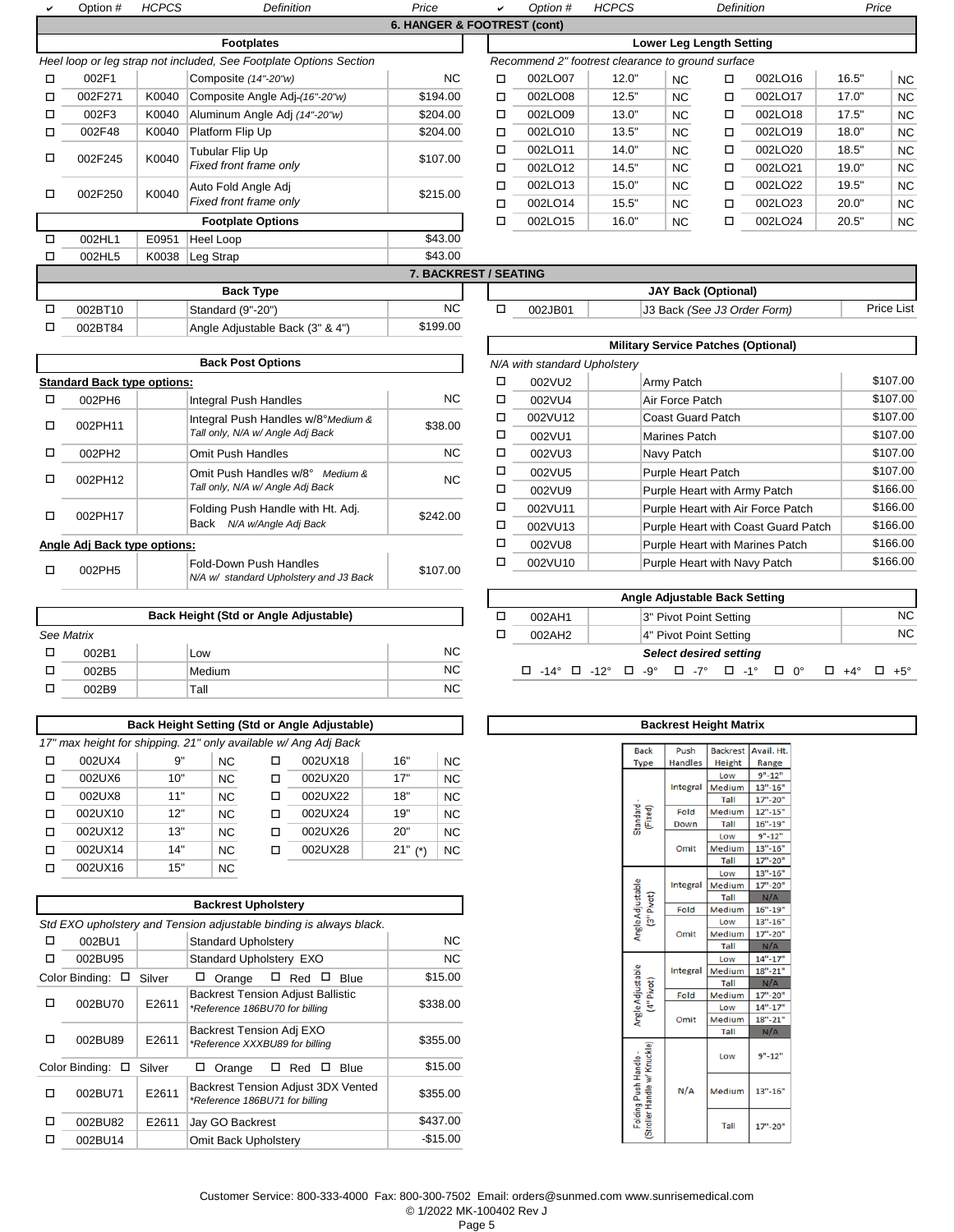a Option # *HCPCS Definition Price* <sup>a</sup> *Option # HCPCS Definition Price* **8. ARMREST / SIDE GUARDS** Padded Swing Away **Demand Away Omit Armrest** 

| <b>Fauged Swilly Away</b>                                             |  |         | UIIII AHIIESL |           |
|-----------------------------------------------------------------------|--|---------|---------------|-----------|
| Some limitations when used w/ angle adj back in the rear most setting |  | 002AA14 | ⊃mit Armrest  | <b>NC</b> |
| \$242.00<br>Padded Swing-Away STD (9" to 13")<br>E0973<br>002AA18     |  |         |               |           |
|                                                                       |  |         |               |           |

|                                                                         |         |       |                                        |          | Erç |  |  |  |  |  |  |
|-------------------------------------------------------------------------|---------|-------|----------------------------------------|----------|-----|--|--|--|--|--|--|
| <b>Height Adjustable</b>                                                |         |       |                                        |          |     |  |  |  |  |  |  |
| 4 Point (FS) J3 mounting bracket will cause interference with Flip Back |         |       |                                        |          |     |  |  |  |  |  |  |
| Height Adj armrest.                                                     |         |       |                                        |          |     |  |  |  |  |  |  |
|                                                                         | 002AA11 | E0973 | Single Post Hgt. Adj. Std (8.5"-13.5") | \$306.00 |     |  |  |  |  |  |  |
| □                                                                       | 002AA29 | E0973 | Single Post Hgt. Adj. Low (7"-11")     | \$306.00 |     |  |  |  |  |  |  |
|                                                                         | 002AA65 | E0973 | Flip Back Height Adj LITE (8.5"-13.5") | \$338.00 | п   |  |  |  |  |  |  |

| orne ilmitations when used w/ angle adj back in the rear most setting. |          |                              | UUZAA 14 | UIIII AIIIIESI                                                             | IVV. |  |  |  |
|------------------------------------------------------------------------|----------|------------------------------|----------|----------------------------------------------------------------------------|------|--|--|--|
| E0973 Padded Swing-Away STD (9" to 13")<br>□<br>002AA18                | \$242.00 |                              |          |                                                                            |      |  |  |  |
| 10" $\Box$ 11" $\Box$ 12" $\Box$<br>$\Box$<br>$\Box$ 9"<br>Settina     | 13"      | Armpad for Height Adjustable |          |                                                                            |      |  |  |  |
|                                                                        |          |                              |          | Ergo armpad only available with Single post Height adj & Flip back armrest |      |  |  |  |
| <b>Height Adjustable</b>                                               |          |                              | 002AM23  | Desk Length - Classic (10")                                                | NC.  |  |  |  |
| Point (FS) J3 mounting bracket will cause interference with Flip Back  |          |                              | 002AM24  | Full Length - Classic (14")                                                | NC.  |  |  |  |
| leight Adi armrest.                                                    |          |                              | 002AM27  | Ergo Pad (9.5"-13.5")                                                      | NC.  |  |  |  |
| □<br>E0973 Single Post Hgt. Adj. Std (8.5"-13.5")<br>002AA11           | \$306.00 |                              |          |                                                                            |      |  |  |  |

| 002AA29 | E0973 Single Post Hgt. Adj. Low (7"-11")                     | \$306.00 | <b>Side Guard</b> |         |  |                                    |          |
|---------|--------------------------------------------------------------|----------|-------------------|---------|--|------------------------------------|----------|
| 002AA65 | E0973   Flip Back Height Adj LITE (8.5"-13.5") $\frac{1}{2}$ | \$338.00 |                   | 002SG33 |  | K0108 Plastic Standard (8.5" High) | \$156.00 |
|         |                                                              |          |                   | 002SG29 |  | K0108 Plastic Low (6.5" High)      | \$156.00 |

## **9. KEY OPTIONS & ACCESSORIES**

|  | 002AT1 | E0971 | Rear Anti-Tip (NC w/ Xtender) | \$161.00 | 0028A02 |
|--|--------|-------|-------------------------------|----------|---------|
|  |        |       |                               |          | .       |

|   |       | <b>Backpack</b>             |         |         |       |                                     |
|---|-------|-----------------------------|---------|---------|-------|-------------------------------------|
|   | 002A1 | Quickie Backpack Black      | \$81.00 |         |       | <b>Positioning Belts</b>            |
| - | 002A2 | Quickie Kids Backpack Black | \$64.00 | 002A141 | E0978 | Belt 1.5" Auto Buckle               |
|   |       |                             |         | 0024117 |       | $F0078$ $R$ olt $2"$ Aircraft Ruckl |

|         | 002A118                     |         |         |
|---------|-----------------------------|---------|---------|
| 0021A01 | Seat Pouch Black / Charcoal | \$54.00 | 002A120 |

|       | <b>JAY Positioning</b>                   |           |   |                                                   |       | <b>Spoke Guards</b>  |  |
|-------|------------------------------------------|-----------|---|---------------------------------------------------|-------|----------------------|--|
| 002K1 | JAY Lower Extremity S/A support<br>E1020 | \$424.00  |   | Only available w/ Mountain, and Lite Spoke wheels |       |                      |  |
|       | Left $\sqcap$ Right Position<br>П.       |           |   | Not available with 5 spoke MAG wheels             |       |                      |  |
| 002K2 | Omit Hanger                              | $-$10.00$ | □ | 0024A01                                           | K0065 | Quickie Black Spoke  |  |
|       | Right<br>Left $\sqcap$<br>П.             |           |   | 0024A02                                           | K0065 | Quickie Clear Spoke  |  |
| 002K7 | Pad Size                                 | NC.       |   |                                                   |       |                      |  |
|       | $\Box$ 6" $\times$ 8"<br>$\Box$ 8" x 10" |           |   |                                                   |       | <b>Miscellaneous</b> |  |

| Anti-Tip               |          |         | <b>Additional Cover &amp; Pack Accessories</b> |  |
|------------------------|----------|---------|------------------------------------------------|--|
| ti-Tip (NC w/ Xtender) | \$161.00 | 0028A02 | \$118.00<br>Gel Cover Hanger/Frame             |  |
|                        |          | 0028A01 | \$161.00<br>Gel Cover Swing Away Arm           |  |
|                        |          |         |                                                |  |

| ie Backpack Black                 | \$81.00 |         |       | <b>Positioning Belts</b>            |          |
|-----------------------------------|---------|---------|-------|-------------------------------------|----------|
| \$64.00<br>ie Kids Backpack Black |         | 002A141 | E0978 | Belt 1.5" Auto Buckle w/Clamps      | \$75.00  |
|                                   |         | 002A117 | E0978 | Belt 2" Aircraft Buckle w/Clamps    | \$118.00 |
| <b>Seat Pouch</b>                 |         | 002A118 | E0978 | Belt 2" Aircraft Buckle Pad w/Clamp | \$128.00 |
| Pouch Black /Charcoal             | \$54.00 | 002A120 |       | Positioning Belt Slide Clamps       | \$54.00  |

| <b>Spoke Guards</b>                               |         |       |                            |          |  |  |  |
|---------------------------------------------------|---------|-------|----------------------------|----------|--|--|--|
| Only available w/ Mountain, and Lite Spoke wheels |         |       |                            |          |  |  |  |
| Not available with 5 spoke MAG wheels             |         |       |                            |          |  |  |  |
|                                                   | 0024A01 | K0065 | Quickie Black Spoke Guards | \$123.00 |  |  |  |
|                                                   | 0024A02 | K0065 | Quickie Clear Spoke Guards | \$123.00 |  |  |  |

| <b>Miscellaneous</b> |         |       |                               |         |  |  |  |
|----------------------|---------|-------|-------------------------------|---------|--|--|--|
|                      | 0028A03 |       | Caddy                         | \$54.00 |  |  |  |
|                      | 002IG2  |       | <b>Impact Guard Neoprene</b>  | \$97.00 |  |  |  |
|                      | 002LS14 | K0038 | Extra Leg Strap Black         | \$38.00 |  |  |  |
|                      | 0028A21 |       | <b>Tool Kit</b>               | \$59.00 |  |  |  |
|                      | 002A999 |       | Quickie Water Bottle & Holder | \$59.00 |  |  |  |
| $\bigcap$            |         |       |                               |         |  |  |  |

# **10. COLOR**

| <b>NEW!</b> | <b>Standard Frame Colors</b> |                                   |           | <b>Matte Frame Colors</b> |         |                                                                                  |  |  |
|-------------|------------------------------|-----------------------------------|-----------|---------------------------|---------|----------------------------------------------------------------------------------|--|--|
| $\Box$      | 002C140                      | <b>Aztec Gold</b>                 | <b>NC</b> | □                         | 002C116 | Matte Black                                                                      |  |  |
| □           | 002C2                        | Black (Not avail as base w/Zebra) | <b>NC</b> | □                         | 002C151 | <b>Matte Black Cherry</b>                                                        |  |  |
| □           | 002C141                      | <b>Black Cherry</b>               | NC.       | □                         | 002C150 | <b>Matte Electric Blue</b>                                                       |  |  |
| □           | 002C10                       | <b>Black Opal</b>                 | <b>NC</b> | □                         | 002C149 | Matte Evergreen                                                                  |  |  |
| □           | 002C38                       | <b>Blue Opal</b>                  | <b>NC</b> | □                         | 002C152 | <b>Matte Purple</b>                                                              |  |  |
| □           | 002C36                       | Candy Blue                        | <b>NC</b> |                           |         | <b>Personalized Frame Color</b>                                                  |  |  |
| □           | 002C14                       | Candy Purple                      | <b>NC</b> | $\Box$                    | 002C112 | Desert Camouflage                                                                |  |  |
| □           | 002C35                       | Candy Red                         | <b>NC</b> | □                         | 002C43  | Mossy Oak Camouflage                                                             |  |  |
| □           | 002C142                      | <b>Electric Blue</b>              | <b>NC</b> | □                         | 002C42  | <b>Stars &amp; Stripes</b>                                                       |  |  |
| □           | 002C143                      | Evergreen                         | <b>NC</b> |                           |         | Zebra (Choose above base color) Std with                                         |  |  |
| □           | 002C44                       | Glossy White                      | <b>NC</b> | □                         | 002C108 | White unless above base paint is chosen                                          |  |  |
| □           | 002C126                      | Glow                              | <b>NC</b> |                           |         | N/A w/ Black                                                                     |  |  |
| □           | 002C144                      | Green Apple                       | NC.       |                           |         | <b>Anodized Color Package</b>                                                    |  |  |
| □           | 002C147                      | Hot Sparkle Pink                  | NC.       |                           |         | Axle plate, Multi Forks and Aluminum Soft Roll casters only. N/A with Froq Legs. |  |  |
| □           | 002C148                      | Mauve Pink                        | <b>NC</b> | $\Box$                    | 002EB07 | Black - Caster only                                                              |  |  |
| □           | 002C103                      | Rootbeer                          | NC.       | □                         | 002EB08 | <b>Blue</b>                                                                      |  |  |
| □           | 002C114                      | <b>Sparkle Silver</b>             | NC.       | □                         | 002EB13 | Gold                                                                             |  |  |
| □           | 002C145                      | Sunrise Orange                    | <b>NC</b> | □                         | 002EB09 | Lime Green                                                                       |  |  |
| □           | 002C113                      | <b>Titanium Color Paint</b>       | <b>NC</b> | □                         | 002EB10 | Purple                                                                           |  |  |
| □           | 002C8                        | Yellow                            | <b>NC</b> | □                         | 002EB11 | Red                                                                              |  |  |

| <b>Standard Frame Colors</b> |                                   |           | <b>Matte Frame Colors</b>                                                        |         |                                          |           |  |  |
|------------------------------|-----------------------------------|-----------|----------------------------------------------------------------------------------|---------|------------------------------------------|-----------|--|--|
| 002C140                      | <b>Aztec Gold</b>                 | NC        | □                                                                                | 002C116 | <b>Matte Black</b>                       | NC        |  |  |
| 002C2                        | Black (Not avail as base w/Zebra) | NC.       | □                                                                                | 002C151 | Matte Black Cherry                       | NC        |  |  |
| 002C141                      | <b>Black Cherry</b>               | <b>NC</b> | □                                                                                | 002C150 | <b>Matte Electric Blue</b>               | <b>NC</b> |  |  |
| 002C10                       | <b>Black Opal</b>                 | NC.       | □                                                                                | 002C149 | Matte Evergreen                          | NC        |  |  |
| 002C38                       | <b>Blue Opal</b>                  | <b>NC</b> | □                                                                                | 002C152 | <b>Matte Purple</b>                      | <b>NC</b> |  |  |
| 002C36                       | Candy Blue                        | <b>NC</b> | <b>Personalized Frame Color</b>                                                  |         |                                          |           |  |  |
| 002C14                       | Candy Purple                      | NC.       | □                                                                                | 002C112 | Desert Camouflage                        | \$424.00  |  |  |
| 002C35                       | Candy Red                         | <b>NC</b> | □                                                                                | 002C43  | Mossy Oak Camouflage                     | \$424.00  |  |  |
| 002C142                      | <b>Electric Blue</b>              | <b>NC</b> | □                                                                                | 002C42  | <b>Stars &amp; Stripes</b>               | \$424.00  |  |  |
| 002C143                      | Evergreen                         | NC.       |                                                                                  |         | Zebra (Choose above base color) Std with |           |  |  |
| 002C44                       | Glossy White                      | <b>NC</b> | □                                                                                | 002C108 | White unless above base paint is chosen  | \$424.00  |  |  |
| 002C126                      | Glow                              | NC        |                                                                                  |         | N/A w/ Black                             |           |  |  |
| 002C144                      | Green Apple                       | NC.       | <b>Anodized Color Package</b>                                                    |         |                                          |           |  |  |
| 002C147                      | Hot Sparkle Pink                  | NC.       | Axle plate, Multi Forks and Aluminum Soft Roll casters only. N/A with Frog Legs. |         |                                          |           |  |  |
| 002C148                      | <b>Mauve Pink</b>                 | <b>NC</b> | □                                                                                | 002EB07 | Black - Caster only                      | \$54.00   |  |  |
| 002C103                      | Rootbeer                          | <b>NC</b> | □                                                                                | 002EB08 | <b>Blue</b>                              | \$107.00  |  |  |
| 002C114                      | Sparkle Silver                    | <b>NC</b> | □                                                                                | 002EB13 | Gold                                     | \$107.00  |  |  |
| 002C145                      | Sunrise Orange                    | <b>NC</b> | □                                                                                | 002EB09 | Lime Green                               | \$107.00  |  |  |
| 002C113                      | <b>Titanium Color Paint</b>       | <b>NC</b> | □                                                                                | 002EB10 | Purple                                   | \$107.00  |  |  |
| 002C8                        | Yellow                            | NC.       | п                                                                                | 002EB11 | Red                                      | \$107.00  |  |  |
|                              |                                   |           | □                                                                                | 002EB12 | Ti Grey                                  | \$107.00  |  |  |

Customer Service: 800-333-4000 Fax: 800-300-7502 Email: orders@sunmed.com www.sunrisemedical.com © 1/2022 MK-100402 Rev J